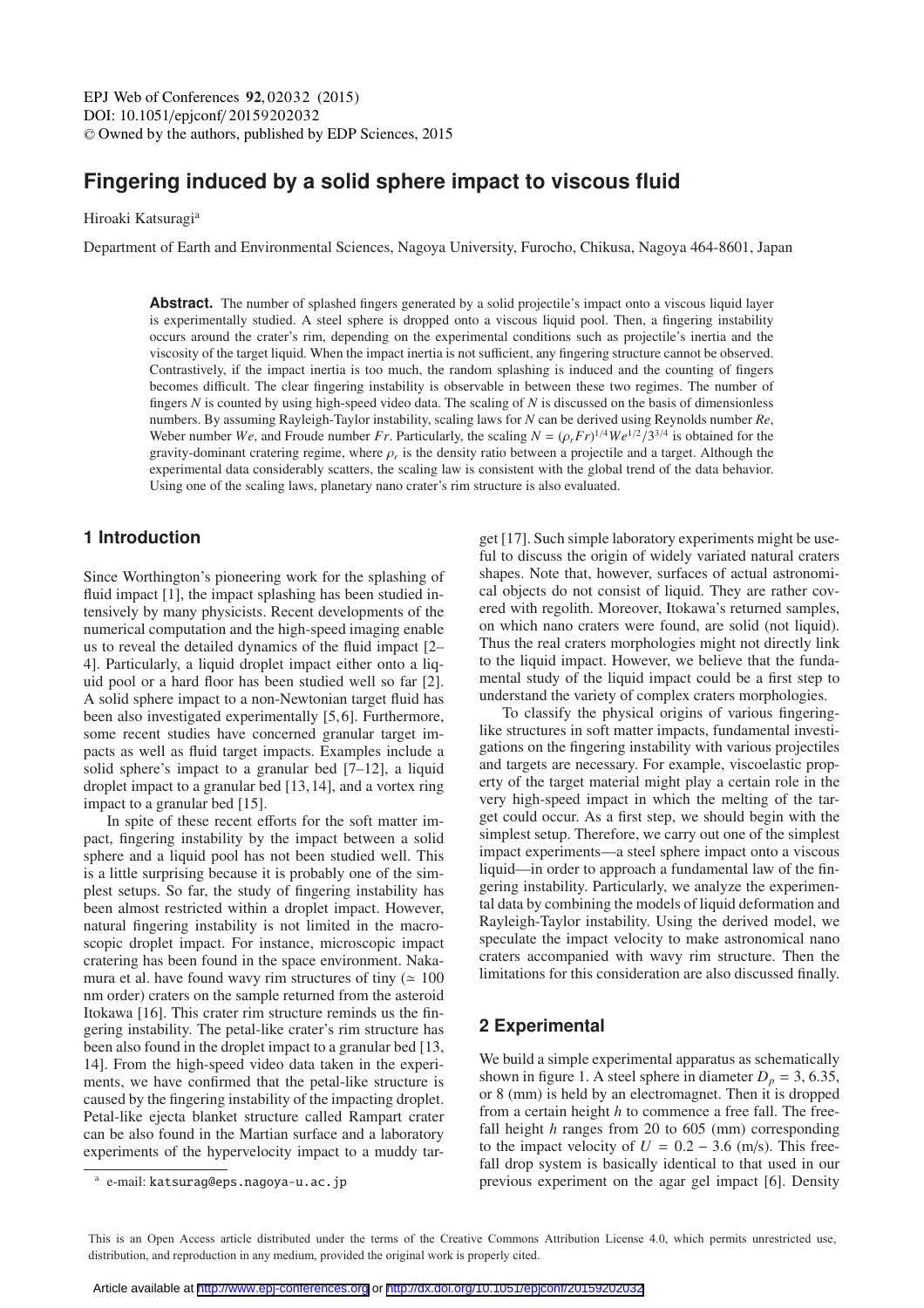

Fig. 1. A schematic drawing of the experimental apparatus. A stainless steel sphere is dropped onto a viscous liquid pool by free fall. The splashing is taken by a high-speed camera.

of the steel sphere is  $\rho_p = 8.0 \times 10^3$  (kg/m<sup>3</sup>). We employ silicone oil (Shin-Etsu Chemical Co., Ltd.) or distilled water as target fluids. The range of kinematic viscosity ν and surface tension  $\gamma$  of target fluids are  $0.65 \le \nu \le 200$  $(\times 10^{-6} \text{ m}^2/\text{s} (=cSt))$  and 16 ≤ γ ≤ 72 (×10<sup>-3</sup> N/m), respectively. The density of fluid ranges  $0.8 \le \rho_f \le 1.0$  $(\times 10^3 \text{ kg/m}^3)$ . Namely, main control parameters are the impact inertia and the target viscosity. Target surface tension and density are varied slightly. Actually, we have used the viscoelastic fluid target as well. However, we could not observe any fingering instability for viscoelastic targets, at least in the range of current experimental condition. Much larger impact inertia is probably required to induce the fingering instability in the viscoelastic impact. Thus we are going to focus only on the viscous target case, in this study. Impact and splashing are captured by a high-speed camera (Photron SA-5) at 5, 000 fps. All the experiments are performed under the atmospheric pressure environment  $( \simeq 101 \text{ kPa}).$ 

# **3 Results and discussion**

Typical snapshots of the experimental results are presented in figure 2. When the target viscosity is large, any fingering instability cannot be observed. Such an example ( $v = 120$  $cSt$ ) is shown in figure  $2(a)$ . To induce the fingering instability on a very viscous target, much larger impact inertia is necessary. On the other hand, we can confirm the clear fingering instability for an impact to a less viscous target (figure 2(b);  $v = 0.89$  cSt). When the impact inertia increases more, random splashing is induced as shown in figure 2(c). In this regime, it is hard to count the number of fingers from the raw video data. Perhaps, this limit comes from the limitations of temporal and spatial resolutions of the images taken by the high-speed camera. Much higher resolution images might enable us to study this random regime. Since we are interested in the typical fingering structure,



Fig. 2. Typical snapshots of the impacts: (a) no-fingering case  $(d = 8$  mm,  $v = 120$  cSt, and  $h = 240$  mm); (b) fingering case  $(d = 6.35$  mm,  $v = 0.89$  cSt, and  $h = 120$  mm); (c) random splashing ( $d = 6.35$  mm,  $v = 0.65$  cSt, and  $h = 605$  mm).

we restricted ourselves to the transient regime in which the clear fingering structure can be observed.

Number of fingers *N* is counted from the snapshots (like figure 2(b)) by eye. Since the fingers move, split, and merge, it is not so easy to count *N*. Moreover, the fingering structure is finally relaxed relatively in a short time. To see the initial instability, we count all of possible fingers at the early stage of the impact. We would like to characterize *N* by the scaling analysis using some relevant dimensionless numbers.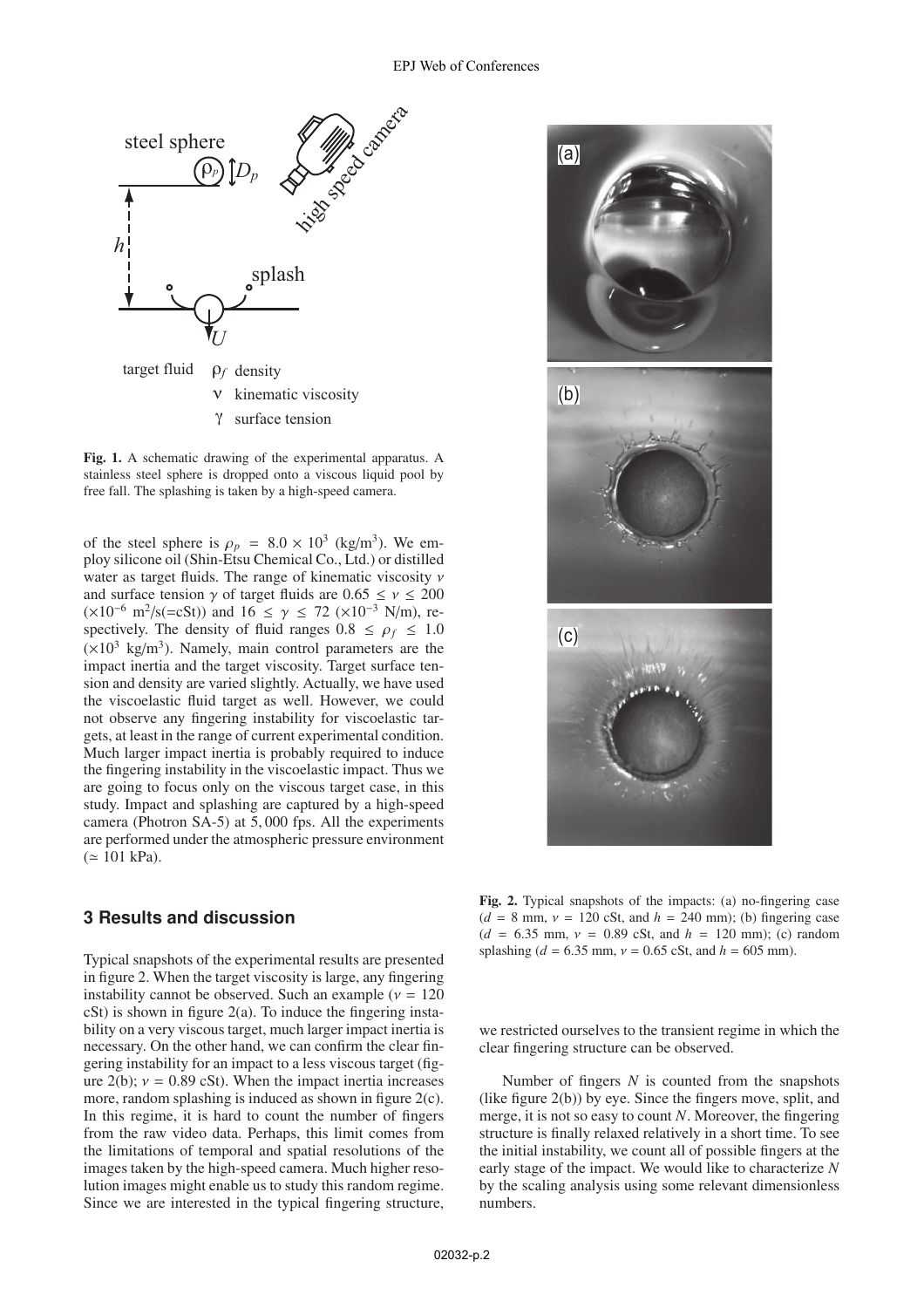Fig. 3. Scaling results of the counted fingers number *N* by (a) impact Reynolds number  $Re<sub>l</sub>$ , (b) droplet-deformation-included Rayleigh-Taylor instability, and (c) crater-deformation-based Rayleigh-Taylor instability. The solid and dashed lines in (a) indicate the scaling *N* ∼ *Re<sub>I</sub>*<sup>1/3</sup> and *N* ∼ *Re<sub>I</sub>*<sup>3/4</sup>, respectively. The solid line in (b) represents *N* = *We*<sup>1/2</sup>*Re*<sup>1/4</sup>/4 √3. The solid line in (c) corresponds to *N* − (*o Fr*)<sup>1/4</sup>*We*<sup>1/2</sup>/2<sup>3/4</sup>. While these scaling laws  $N = (\rho_r Fr)^{1/4} We^{1/2}/3^{3/4}$ . While these scaling laws capture the global trend of data behavior, the data dispersion is significantly large.

#### **3.1 Impact Reynolds number**

First, the simple scaling analysis is tried by combining two possibly relevant dimensionless numbers: Weber number  $We = \rho_f U^2 D_p / \gamma$  and Reynolds number  $Re = UD_p / \gamma$ . Here we introduce the impact Reynolds number [18]. Impact Reynolds number has been derived by considering the representative length scale  $L = [v(m_p/\gamma)^{1/2}]^{1/2}$ , where  $m_{\gamma}$  is the sphere's mass. The characteristic timescale  $t =$  $m_p$  is the sphere's mass. The characteristic timescale  $t_\gamma$  =  $(m_p/\gamma)^{1/2}$  comes from the spring-like effect of the liquid<br>surface tension. And L indicates the length scale of mosurface tension. And *L* indicates the length scale of momentum diffusion by  $t<sub>y</sub>$  and  $v$ . Then, the impact Reynolds number  $Re<sub>I</sub>$  is defined as

$$
Re_I = \frac{UL}{\nu} = We^{1/4}Re^{1/2}.
$$
 (1)

Marmanis and Thoroddsen have shown that the number of fingers by a droplet impacting to a hard floor can be scaled by *N* ∼  $Re_1^{3/4}$  [18]. In figure 3(a), the counted result of *N* as a function of  $Re<sub>I</sub>$  for the current experiment is displayed. Although the data considerably scatter due to the difficulty of fingers-counting, here we apply the data fitting to *ReI* scaling. Then, as shown in figure 3(a), the data can be fitted by a scaling,

$$
N \sim Re_I^{\alpha}.
$$
 (2)

The obtained scaling exponent  $\alpha = 1/3$  is different from the previously obtained droplet impact experiment,  $\alpha =$  3/4 [18]. Solid and dashed lines in Fgi. 3(a) correspond to 3/4 [18]. Solid and dashed lines in Fgi. 3(a) correspond to *N* ∼ *Re<sub>I</sub>*<sup>1/3</sup> and *N* ∼ *Re<sub>I</sub>*<sup>3/4</sup>, respectively. This difference might come from the geometry difference. While  $\alpha = 3/4$ was obtained for the impacting droplet case,  $\alpha = 1/3$  corresponds to the case that a hard projectile impact to a liquid target. Moreover, the obtained scaling means very weak *We* and *Re* dependences:  $N \sim We^{1/12} \overline{Re}^{1/6}$ . Such small exponents are not so useful for the scaling analysis. It is hard to discuss the underlying physical mechanism on the basis of these small exponents. The data can be fitted only because the model of Eq. (2) has two free fitting parameters.

#### **3.2 Rayleigh-Taylor instability**

Next, Rayleigh-Taylor instability is considered as an alternative candidate to explain the fingering. Rayleigh-Taylor instability is induced at an interface of denser and lighter fluids when the denser one is accelerated toward the lighter one. The capillary-based characteristic wave number *k* for the Rayleigh-Taylor instability can be computed as [19– 21],

$$
k = \sqrt{\frac{(\rho_h - \rho_l)a}{3\gamma}},
$$
\n(3)

where  $\rho_h$ ,  $\rho_l$ , and *a* are the density of denser fluid, that of lighter fluid, and the applied acceleration, respectively. By assuming  $\rho_f = \rho_h \gg \rho_l$  and  $a \approx U^2/D_p$ , *k* can be rewritten as  $k = We^{1/2}/\sqrt{3}D_p$ . If this instability is induced at the perimeter of a circle in diameter D, the number of fingers perimeter of a circle in diameter *Dc*, the number of fingers *N* is written as,

$$
N = \frac{D_c}{2\sqrt{3}D_p}We^{1/2}.
$$
 (4)

By considering a liquid droplet impact onto a hard floor, the maximally deformed droplet diameter  $D<sub>c</sub>$  at viscositydominant regime can be approximated by [22–24],

$$
D_c \simeq \frac{1}{2} D_p R e^{1/4}.
$$
 (5)

Here,  $D_n$  corresponds to the initial droplet diameter. Substituting Eq. (5) to Eq. (4), one can obtain a form of *N* as [24],

$$
N = \frac{1}{4\sqrt{3}} We^{1/2} Re^{1/4}.
$$
 (6)

It should be noticed that this scaling variable  $We^{1/2}Re^{1/4}$ is different from  $Re_1 (= We^{1/4}Re^{1/2})$ . The  $We^{1/2}Re^{1/4}$  is sometimes called the splashing parameter. The scaling form (Eq. (6)) is compared with the current experimental result in figure 3(b). As can be seen, this scaling seems to correspond to the lower limit of the experimental data. Although

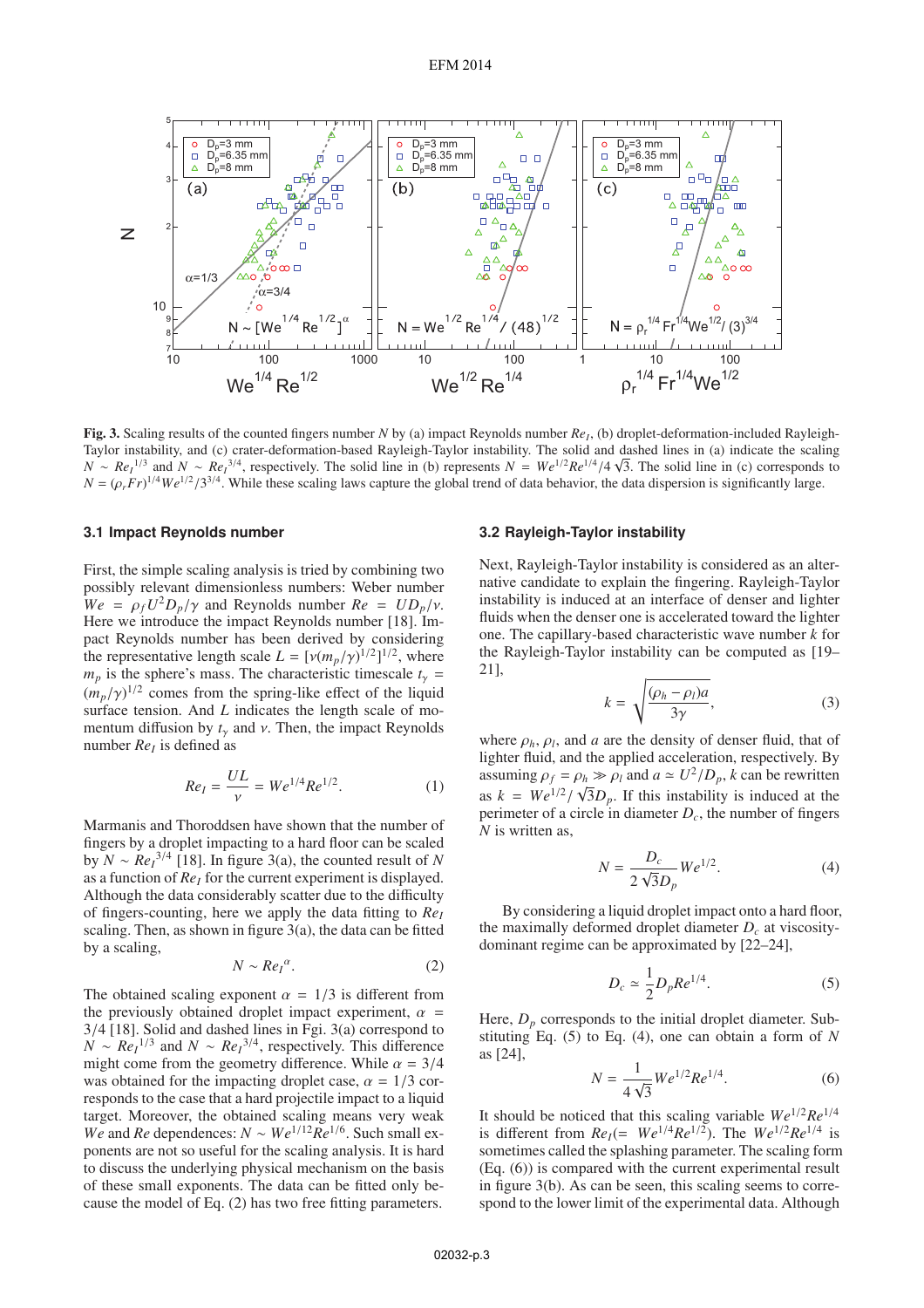the scaling in figure 3(b) might look worse than that in figure  $3(a)$ , note that the scaling of Eq. (6) does not include any fitting parameter.

To improve the scaling more, here we consider the crater cavity model [25, 26]. Let us assume that the projectile's kinetic energy  $E_k$  is mainly consumed by the potential energy of the crater's cavity  $E_{\text{cav}}$ . The cavity potential energy  $E_{\text{cav}}$  is calculated as  $E_{\text{cav}} = \pi \rho_f g D_c^4 / 64$  [25]. By equating  $E_{\text{cav}}$  and the impacting kinetic energy  $E_k = \pi \rho_p D_p^3 U^2 / 12$ , the cavity diamater *D*, is obtained as the cavity diamater  $D_c$  is obtained as,

$$
D_c = 2 \left( \frac{\rho_p D_p^3 U^2}{3 \rho_f g} \right)^{1/4} = 2 D_p \left( \frac{\rho_p}{3 \rho_f} Fr \right)^{1/4}.
$$
 (7)

Substituting Eq. (7) to Eq. (4), a scaling form is obtained as,

$$
N = \left(3^{-3} \rho_r F r\right)^{1/4} We^{1/2},\tag{8}
$$

where  $Fr = U^2/qD_p$  is Froude number and  $\rho_r = \rho_p/\rho_f$ is the density ratio between a projectile and a target. This form looks similar to Eq. (6); *Re* is replaced by  $\rho_r$ *Fr* in terms of the scaling relation. While the dominant effect in Eq. (6) is viscosity, the gravity plays an essential role in Eq. (8). This implies that the scaling of Eq. (8) is valid for the gravity-dominant cratering regime. In figure 3(c), the experimental data are compared with this scaling. The abscissa of figure 3(c) comes from the right-hand side of Eq. (8). Whereas the data still widely scatter, the scaling captures the global trend without any fitting parameter. Perhaps, the small projectile case  $(D_p = 3 \text{ mm})$  can be better explained by the viscosity-based scaling (Eq. (6)). Other data seem to agree with the gravity-dominant scaling. This fingering relates to the surface tension effect and we did not directly measure the surface tension value (i.e. we use catalogue data). Therefore the data contain large uncertainty. That is probably the reason why it is hard to reduce the relatively large data dispersion in all panels of figure 3. Moreover, the range of *We* swept by this study is not wide enough. To make the scaling relation sure, more systematic experiments with widely ranging dimensionless numbers must be carried out.

#### **3.3 Application to the fingering of nano craters found on the asteroid Itokawa**

In principle, we can estimate the impact conditions for various (gravity-dominant) craters with fingering instability, by using Eq. (8). However, it is not easy to estimate the proper value of *Fr* particularly for the astronomical impacts. Instead, the crater dimensions are directly accessible as far as the craters are observed. In such a situation, Eq. (4) is useful to evaluate the impact conditions. This scaling is based only on the Rayleigh-Taylor instability. It does not assume the dominant dynamics of the deformation: e.g. viscosity, gravity, or strength.

Here, let us estimate the impact velocity *U* for the wavy rim structure of nano craters found on Itokawa's returned samples [16]. To this purpose, Eq. (4) is rewritten as,

$$
U = \frac{2N}{D_c} \sqrt{\frac{3D_p \gamma}{\rho_f}}.
$$
 (9)

In order to compute a specific value of *U*, here we use physical properties of SiO<sub>2</sub>:  $\rho_f$  = 2000 kg/m<sup>3</sup> and  $\gamma$  = 0.014 N/m [27]. In addition,  $N \approx 7$  and  $D_c \approx 200$  nm<br>can be observed from the photos of nano craters [16] Ascan be observed from the photos of nano craters [16]. Assuming  $D_p = D_c/2$ , which is a reasonable assumption for fluid impacts, we finally obtain  $U \approx 100$  m/s. If we assume a molten glass state for the target,  $\gamma$  value is about one order of magnitude greater than the currently assumed value. However, the resultant *U* still remains in the order of  $U = 10^2$  m/s. The assumption  $D_p = D_c/2$  actually means  $Fr \approx 1$  if we use Eq. (7). However, it is quite difficult to satisfy this condition under the very weak gravity like Itokawa. Thus, the crater diameter *Dc* must be determined rather by the target strength *Y*. By considering the energy balance between  $E_{\text{cav},Y} = \pi D_c^3 T / 12$  and  $E_k$ ,  $D_c$  is written as,

$$
D_c = D_p \left( \frac{\rho_p U^2}{Y} \right). \tag{10}
$$

Then, the strength  $Y = 2.5$  MPa is obtained from the condition  $D_p = D_c/2$ . We can even estimate the finite strength of the target in this framework. The existence of the finite strength implies that the target material should somehow be viscoplastic. Substituting Eq. (10) to Eq. (9), we obtain a form of the impact velocity in strength-dominant cratering regime as,

$$
U = \left(\frac{12N^2\gamma}{\rho_f D_p}\right)^{3/10} \left(\frac{Y}{\rho_p}\right)^{1/5}.
$$
 (11)

Since this estimate is based on the simple scaling analysis, only the rough order estimate is possible. In terms of the order estimate, the above estimate might be reasonable. However, there are some severe problems that must be overcome to fully understand the impact causing the wavy nano craters rim. Such problems are briefly discussed below.

In general, the region of fingering instability depends on surrounding gas pressure [28] and wettability of the projectile [29] as well as impact inertia and properties of projectile and target. The droplet impact under vacuum condition cannot cause the fingering [28]. If the surface of projectile is hydrophilic, no-splashing is observed until the critical impact inertia [29]. These characteristics relate to the transition from the no-fingering to the clear-fingering states. While these effects might influence the value of parameters at the transition point, we consider the scaling exponent would not be affected. Furthermore, a recent work has revealed that the fingering of a droplet impact depends on the shape of the target [30]. In the current investigation, we performed a very simple experiment and found that *N* might be scaled by the combination of *We*, *Fr* and  $\rho_r$ . This means that the crater deformation and the associated Rayleigh-Taylor instability are the possible sources of the fingering pattern formation.

While only the viscous fluid targets are used in this study, viscoelastic or plastic behavior of the target must be also studied in order to discuss the general fingering instability. Moreover, the finite strength is indeed necessary to explain the observed result as mentioned above. Elastic property may work as a resistance to the splashing just like an atmospheric pressure which induces the fingering instability for the droplet impact [28]. Such solid-like elastic or plastic property is advantageous also to retain the crater